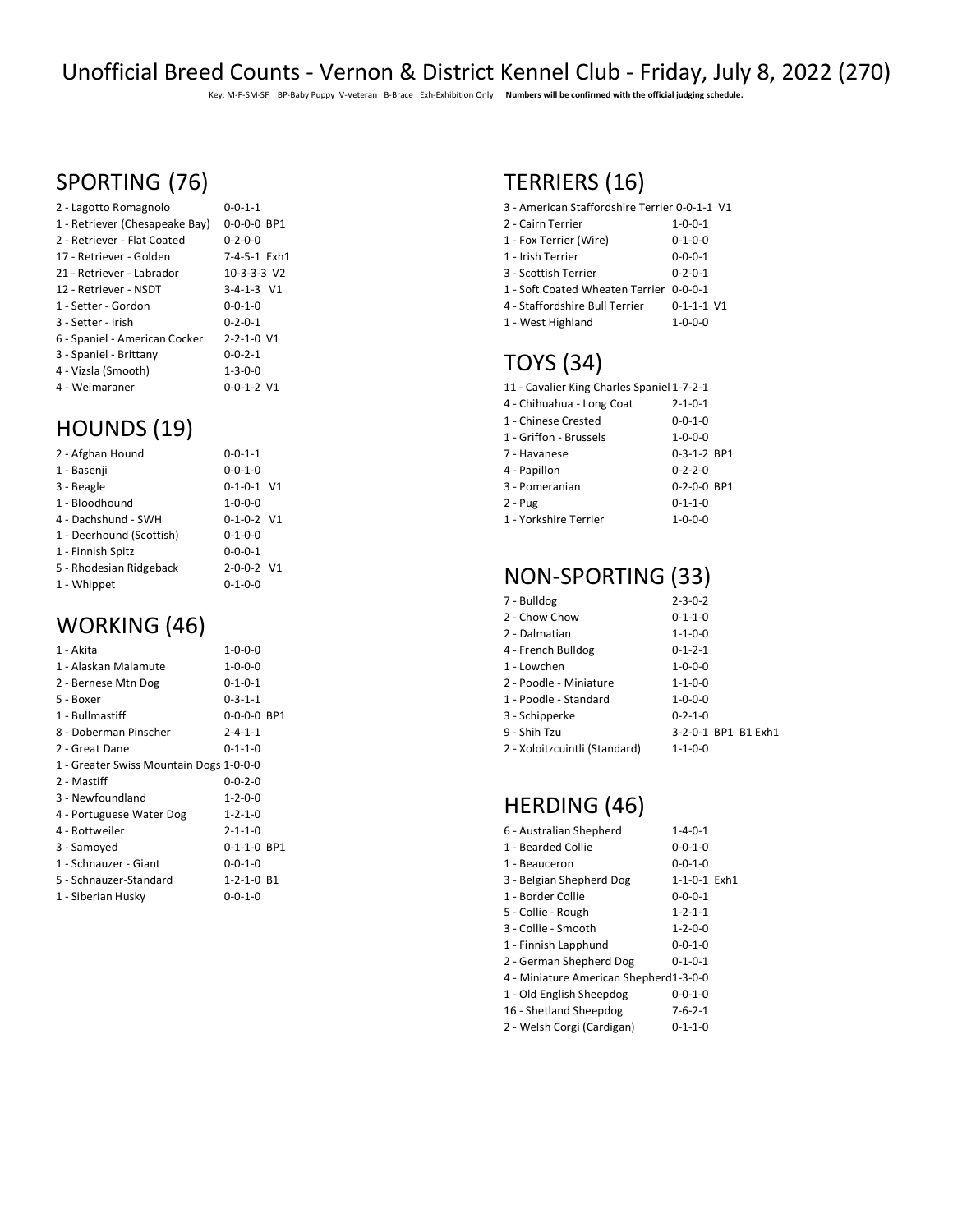Key: M-F-SM-SF BP-Baby Puppy B-Brace Exh-Exhibition Only **Numbers will be confirmed with the official judging schedule.**

# SPORTING (81)

| 2 - Lagotto Romagnolo          | $0 - 0 - 1 - 1$     |
|--------------------------------|---------------------|
| 1 - Retriever (Chesapeake Bay) | $0 - 0 - 0 - 0$ BP1 |
| 2 - Retriever - Flat Coated    | $0 - 2 - 0 - 0$     |
| 18 - Retriever - Golden        | 7-4-6-1 Exh1        |
| 18 - Retriever - Labrador      | 7-4-3-3 V1 Exh1     |
| 14 - Retriever - NSDT          | $3 - 5 - 2 - 3$ V1  |
| 1 - Setter - Gordon            | $0 - 0 - 1 - 0$     |
| 3 - Setter - Irish             | $0 - 2 - 0 - 1$     |
| 6 - Spaniel - American Cocker  | $2 - 2 - 1 - 0$ V1  |
| 3 - Spaniel - Brittany         | $0 - 0 - 2 - 1$     |
| 1 - Spaniel - Irish Water      | $0 - 1 - 0 - 0$     |
| 6 - Vizsla (Smooth)            | $1 - 5 - 0 - 0$     |
| 6 - Weimaraner                 | $0 - 2 - 1 - 2$ V1  |
|                                |                     |

# HOUNDS (21)

| 2 - Afghan Hound         | $0 - 0 - 1 - 1$    |                 |
|--------------------------|--------------------|-----------------|
| 1 - Basenji              | $0 - 0 - 1 - 0$    |                 |
| 3 - Beagle               | $0-1-0-1$ V1       |                 |
| 2 - Bloodhound           | $2 - 0 - 0 - 0$    |                 |
| 3 - Dachshund - SWH      | $0 - 1 - 0 - 1$ V1 |                 |
| 1 - Deerhound (Scottish) | $0 - 1 - 0 - 0$    |                 |
| 3 - Finnish Spitz        |                    | 0-0-0-1 B1 Exh1 |
| 5 - Rhodesian Ridgeback  | 2-0-0-2 V1         |                 |
| 1 - Whippet              | $0 - 1 - 0 - 0$    |                 |

# WORKING (45)

| 1 - Akita                               | $1 - 0 - 0 - 0$    |  |
|-----------------------------------------|--------------------|--|
| 1 - Alaskan Malamute                    | $1 - 0 - 0 - 0$    |  |
| 2 - Bernese Mtn Dog                     | $0 - 1 - 0 - 1$    |  |
| 5 - Boxer                               | $0 - 3 - 1 - 1$    |  |
| 1 - Bullmastiff                         | 0-0-0-0 BP1        |  |
| 6 - Doberman Pinscher                   | $1 - 4 - 0 - 1$    |  |
| 2 - Great Dane                          | $0 - 1 - 1 - 0$    |  |
| 1 - Greater Swiss Mountain Dogs 1-0-0-0 |                    |  |
| 2 - Mastiff                             | $0 - 0 - 2 - 0$    |  |
| 3 - Newfoundland                        | $1 - 2 - 0 - 0$    |  |
| 4 - Portuguese Water Dog                | $1 - 2 - 1 - 0$    |  |
| 4 - Rottweiler                          | $2 - 1 - 1 - 0$    |  |
| 3 - Samoyed                             | 0-1-1-0 BP1        |  |
| 1 - Schnauzer - Giant                   | $0 - 0 - 1 - 0$    |  |
| 8 - Schnauzer-Standard                  | $1 - 3 - 2 - 0$ B1 |  |
| 1 - Siberian Husky                      | $0 - 0 - 1 - 0$    |  |

# TERRIERS (18)

| 4 - American Staffordshire Terrier 0-0-1-1 V2 |                      |
|-----------------------------------------------|----------------------|
| 2 - Cairn Terrier                             | $1 - 0 - 0 - 1$      |
| 1 - Fox Terrier (Wire)                        | $0 - 1 - 0 - 0$      |
| 2 - Irish Terrier                             | $0 - 0 - 1 - 1$      |
| 3 - Scottish Terrier                          | $0 - 2 - 0 - 1$      |
| 1 - Soft Coated Wheaten Terrier 0-0-0-1       |                      |
| 4 - Staffordshire Bull Terrier                | $0 - 1 - 1 - 1$ $V1$ |
| 1 - West Highland                             | $1 - 0 - 0 - 0$      |

# TOYS (33)

| 10 - Cavalier King Charles Spaniel 1-7-1-1 |                     |  |
|--------------------------------------------|---------------------|--|
| 4 - Chihuahua - Long Coat                  | $2 - 1 - 0 - 1$     |  |
| 1 - Chinese Crested                        | $0 - 0 - 1 - 0$     |  |
| 1 - Griffon - Brussels                     | $1 - 0 - 0 - 0$     |  |
| 6 - Havanese                               | 0-2-1-2 BP1         |  |
| 4 - Papillon                               | $0 - 2 - 2 - 0$     |  |
| 3 - Pomeranian                             | $0 - 2 - 0 - 0$ BP1 |  |
| 2 - Pug                                    | $0 - 1 - 1 - 0$     |  |
| 2 - Yorkshire Terrier                      | $1 - 1 - 0 - 0$     |  |
|                                            |                     |  |

# NON-SPORTING (34)

| 7 - Bulldog                   | $2 - 3 - 0 - 2$     |
|-------------------------------|---------------------|
| 2 - Chow Chow                 | $0 - 1 - 1 - 0$     |
| 2 - Dalmatian                 | $1 - 1 - 0 - 0$     |
| 4 - French Bulldog            | $0 - 1 - 2 - 1$     |
| 1 - Lowchen                   | $1 - 0 - 0 - 0$     |
| 4 - Poodle - Miniature        | $1 - 3 - 0 - 0$     |
| 1 - Poodle - Standard         | $1 - 0 - 0 - 0$     |
| 3 - Schipperke                | $0 - 2 - 1 - 0$     |
| 8 - Shih Tzu                  | 2-2-0-1 BP1 B1 Exh1 |
| 2 - Xoloitzcuintli (Standard) | $1 - 1 - 0 - 0$     |
|                               |                     |

# HERDING (47)

| 7 - Australian Shepherd                | $2 - 4 - 0 - 1$                                                                                                                                                                                                               |  |
|----------------------------------------|-------------------------------------------------------------------------------------------------------------------------------------------------------------------------------------------------------------------------------|--|
| 1 - Bearded Collie                     | $0 - 0 - 1 - 0$<br>$0 - 0 - 1 - 0$<br>1-1-0-1 Exh1<br>$0 - 0 - 0 - 1$<br>$1 - 3 - 1 - 0$<br>$1 - 2 - 0 - 0$<br>$0 - 0 - 1 - 0$<br>$0 - 1 - 0 - 1$<br>$1 - 0 - 0 - 0$<br>$0 - 0 - 1 - 0$<br>$7 - 6 - 2 - 1$<br>$0 - 1 - 1 - 0$ |  |
| 1 - Beauceron                          |                                                                                                                                                                                                                               |  |
| 3 - Belgian Shepherd Dog               |                                                                                                                                                                                                                               |  |
| 1 - Border Collie                      |                                                                                                                                                                                                                               |  |
| 5 - Collie - Rough                     |                                                                                                                                                                                                                               |  |
| 3 - Collie - Smooth                    |                                                                                                                                                                                                                               |  |
| 1 - Finnish Lapphund                   |                                                                                                                                                                                                                               |  |
| 2 - German Shepherd Dog                |                                                                                                                                                                                                                               |  |
| 1 - Iceland Sheepdog                   |                                                                                                                                                                                                                               |  |
| 3 - Miniature American Shepherd0-3-0-0 |                                                                                                                                                                                                                               |  |
| 1 - Old English Sheepdog               |                                                                                                                                                                                                                               |  |
| 16 - Shetland Sheepdog                 |                                                                                                                                                                                                                               |  |
| 2 - Welsh Corgi (Cardigan)             |                                                                                                                                                                                                                               |  |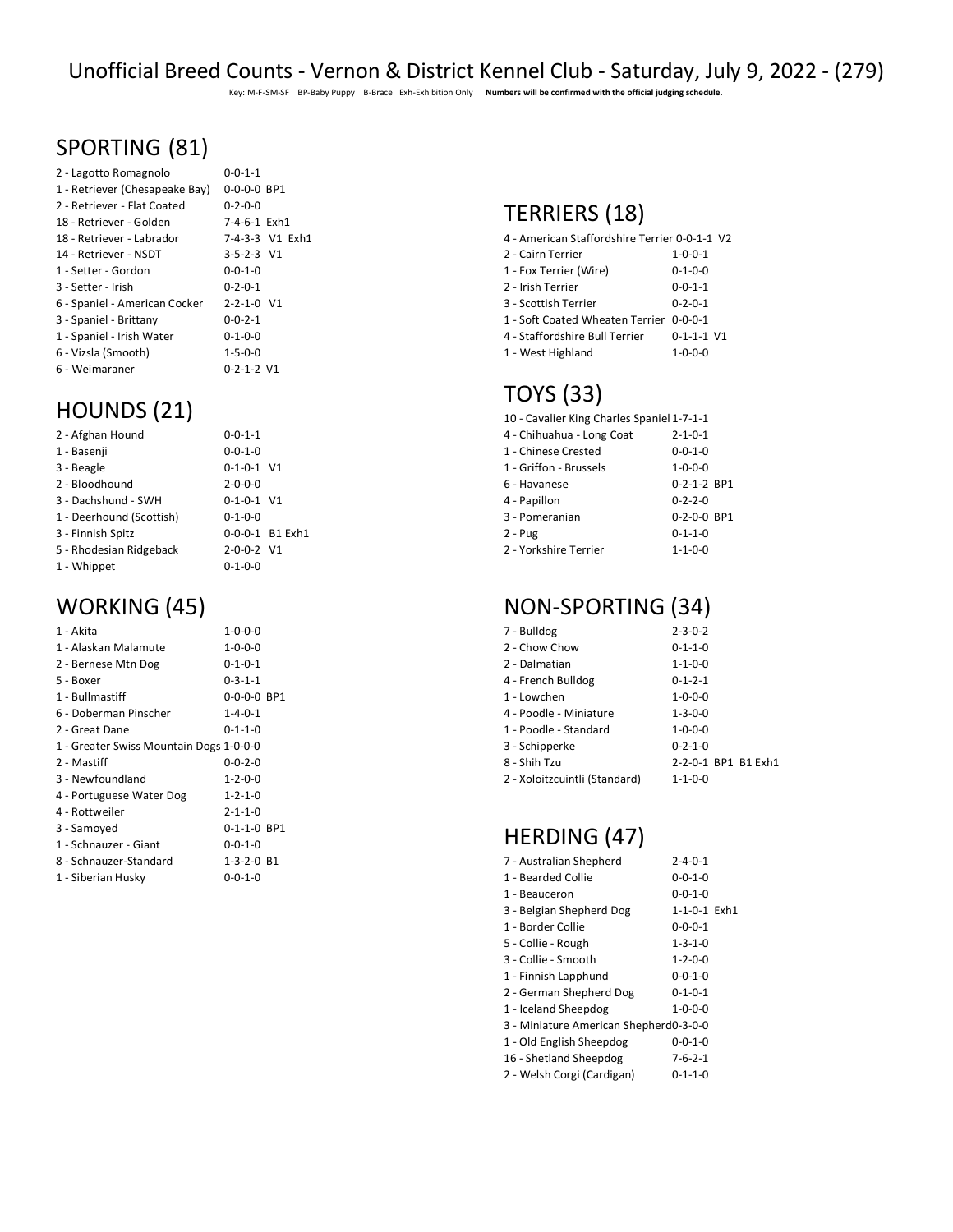#### Unofficial Breed Counts - Vernon & District Kennel Club - Sunday, July 10, 2022 - (280)

Key: M-F-SM-SF BP-Baby Puppy B-Brace Exh-Exhibition Only **Numbers will be confirmed with the official judging schedule.**

#### SPORTING (77)

| 2 - Lagotto Romagnolo          | $0 - 0 - 1 - 1$     |                 |
|--------------------------------|---------------------|-----------------|
| 1 - Retriever (Chesapeake Bay) | $0 - 0 - 0 - 0$ BP1 |                 |
| 2 - Retriever - Flat Coated    | $0 - 2 - 0 - 0$     |                 |
| 18 - Retriever - Golden        | 7-4-6-1 Exh1        |                 |
| 18 - Retriever - Labrador      |                     | 7-4-3-3 V1 Exh1 |
| 14 - Retriever - NSDT          | $3 - 5 - 2 - 3$ V1  |                 |
| 1 - Setter - Gordon            | $0 - 0 - 1 - 0$     |                 |
| 3 - Setter - Irish             | $0 - 2 - 0 - 1$     |                 |
| 6 - Spaniel - American Cocker  | $2 - 2 - 1 - 0$ V1  |                 |
| 3 - Spaniel - Brittany         | $0 - 0 - 2 - 1$     |                 |
| 1 - Spaniel - Irish Water      | $0 - 1 - 0 - 0$     |                 |
| 5 - Vizsla (Smooth)            | $1 - 4 - 0 - 0$     |                 |
| 3 - Weimaraner                 | $0 - 0 - 2 - 1$     |                 |

# HOUNDS (19)

| 2 - Afghan Hound         | $0 - 0 - 1 - 1$    |  |
|--------------------------|--------------------|--|
| 1 - Basenji              | $0 - 0 - 1 - 0$    |  |
| 3 - Beagle               | $0 - 1 - 0 - 1$ V1 |  |
| 2 - Bloodhound           | $2 - 0 - 0 - 0$    |  |
| 3 - Dachshund - SWH      | $0 - 1 - 0 - 1$ V1 |  |
| 1 - Deerhound (Scottish) | $0 - 1 - 0 - 0$    |  |
| 1 - Finnish Spitz        | $0 - 0 - 0 - 1$    |  |
| 5 - Rhodesian Ridgeback  | $2 - 0 - 0 - 2$ V1 |  |
| 1 - Whippet              | 0-1-0-0            |  |

# WORKING (47)

| 1 - Akita                               | $1 - 0 - 0 - 0$    |  |
|-----------------------------------------|--------------------|--|
| 1 - Alaskan Malamute                    | $1 - 0 - 0 - 0$    |  |
| 2 - Bernese Mtn Dog                     | $0 - 1 - 0 - 1$    |  |
| 5 - Boxer                               | 0-3-1-1            |  |
| 1 - Bullmastiff                         | 0-0-0-0 BP1        |  |
| 9 - Doberman Pinscher                   | $2 - 4 - 1 - 2$    |  |
| 2 - Great Dane                          | 0-1-1-0            |  |
| 1 - Greater Swiss Mountain Dogs 1-0-0-0 |                    |  |
| 2 - Mastiff                             | $0 - 0 - 2 - 0$    |  |
| 3 - Newfoundland                        | $1 - 2 - 0 - 0$    |  |
| 3 - Portuguese Water Dog                | $1 - 1 - 1 - 0$    |  |
| 4 - Rottweiler                          | $2 - 1 - 1 - 0$    |  |
| 3 - Samoyed                             | 0-1-1-0 BP1        |  |
| 1 - Schnauzer - Giant                   | $0 - 0 - 1 - 0$    |  |
| 8 - Schnauzer-Standard                  | $1 - 3 - 2 - 0$ B1 |  |
| 1 - Siberian Husky                      | $0 - 0 - 1 - 0$    |  |
|                                         |                    |  |

# TERRIERS (16)

| 4 - American Staffordshire Terrier 0-0-1-1 V2 |                 |  |
|-----------------------------------------------|-----------------|--|
| 2 - Cairn Terrier                             | $1 - 0 - 0 - 1$ |  |
| 1 - Fox Terrier (Wire)                        | $0 - 1 - 0 - 0$ |  |
| 2 - Irish Terrier                             | $0 - 0 - 1 - 1$ |  |
| 3 - Scottish Terrier                          | $0 - 2 - 0 - 1$ |  |
| 1 - Soft Coated Wheaten Terrier 0-0-0-1       |                 |  |
| 2 - Staffordshire Bull Terrier                | $0 - 1 - 0 - 1$ |  |
| 1 - West Highland                             | $1 - 0 - 0 - 0$ |  |

# TOYS (38)

| 14 - Cavalier King Charles Spaniel 1-10-2-1 |                     |
|---------------------------------------------|---------------------|
| 4 - Chihuahua - Long Coat                   | $2 - 1 - 0 - 1$     |
| 1 - Chinese Crested                         | $0 - 0 - 1 - 0$     |
| 1 - Griffon - Brussels                      | $1 - 0 - 0 - 0$     |
| 6 - Havanese                                | 0-2-1-2 BP1         |
| 4 - Papillon                                | $0 - 2 - 2 - 0$     |
| 3 - Pomeranian                              | $0 - 2 - 0 - 0$ BP1 |
| 2 - Pug                                     | $0 - 1 - 1 - 0$     |
| 3 - Yorkshire Terrier                       | $1 - 2 - 0 - 0$     |
|                                             |                     |

# NON-SPORTING (34)

| 7 - Bulldog                   | $2 - 3 - 0 - 2$     |
|-------------------------------|---------------------|
| 2 - Chow Chow                 | $0 - 1 - 1 - 0$     |
| 2 - Dalmatian                 | $1 - 1 - 0 - 0$     |
| 3 - French Bulldog            | $0 - 0 - 2 - 1$     |
| 1 - Lowchen                   | $1 - 0 - 0 - 0$     |
| 4 - Poodle - Miniature        | $1 - 3 - 0 - 0$     |
| 1 - Poodle - Standard         | $1 - 0 - 0 - 0$     |
| 3 - Schipperke                | $0 - 2 - 1 - 0$     |
| 9 - Shih Tzu                  | 3-2-0-1 BP1 B1 Exh1 |
| 2 - Xoloitzcuintli (Standard) | $1 - 1 - 0 - 0$     |
|                               |                     |

# HERDING (49)

| 7 - Australian Shepherd                | $2 - 4 - 0 - 1$    |  |
|----------------------------------------|--------------------|--|
| 1 - Bearded Collie                     | $0 - 0 - 1 - 0$    |  |
| 1 - Beauceron                          | $0 - 0 - 1 - 0$    |  |
| 3 - Belgian Shepherd Dog               | 1-1-0-1 Exh1       |  |
| 1 - Border Collie                      | $0 - 0 - 0 - 1$    |  |
| 8 - Collie - Rough                     | $1 - 3 - 1 - 1$ B1 |  |
| 3 - Collie - Smooth                    | $1 - 2 - 0 - 0$    |  |
| 1 - Finnish Lapphund                   | $0 - 0 - 1 - 0$    |  |
| 2 - German Shepherd Dog                | $0 - 1 - 0 - 1$    |  |
| 1 - Iceland Sheepdog                   | $1 - 0 - 0 - 0$    |  |
| 3 - Miniature American Shepherd0-3-0-0 |                    |  |
| 1 - Old English Sheepdog               | $0 - 0 - 1 - 0$    |  |
| 14 - Shetland Sheepdog                 | $6 - 5 - 2 - 1$    |  |
| 3 - Welsh Corgi (Cardigan)             | $0 - 2 - 1 - 0$    |  |